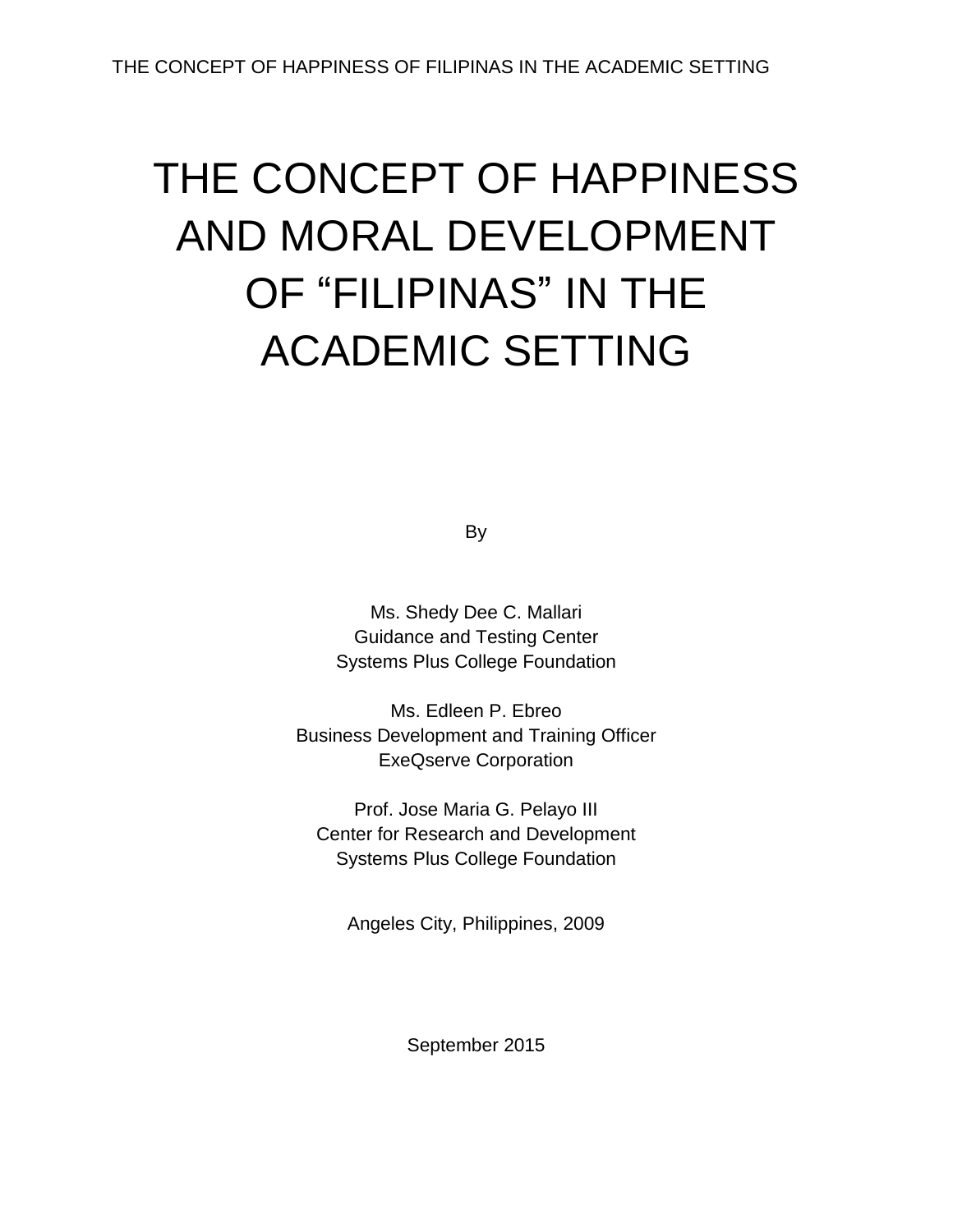## ABSTRACT

This study determined salient themes of female individuals who are inside the academic setting on their concept of happiness and moral development. The idea of studying the Filipina Female Concept of Happiness came from two areas of study – Female Psychology and Positive Psychology. The researchers were intrigued by the idea that since the female brain is influenced by various amounts of hormones during different stages in their life, affecting their perceptions, emotions and behaviors and perhaps it will show differences in the concept of happiness and moral development. Content analysis of interviews and essays from 12 participants suggested that compared to emerging adults, early teens and late teens attributed their happiness more on extrinsic factors. The results showed that as Filipinas grow older, their concept of happiness became more intrinsic. The study explored the Filipina's concept of happiness and moral development.

*Keywords: Academic Setting, Filipina, Concept of Happiness, Moral Development, early teens, late teens, adults*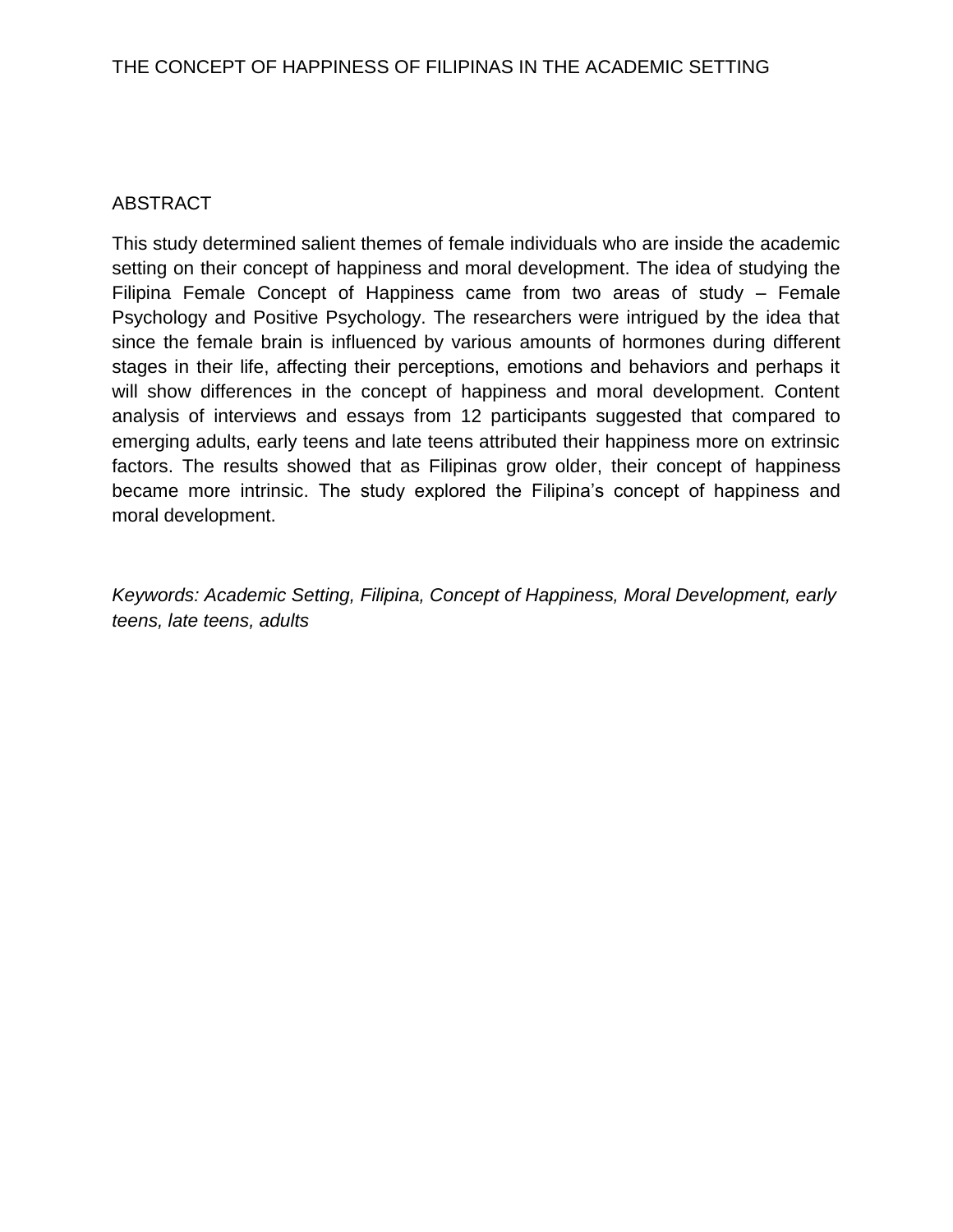### **INTRODUCTION**

The happiness of a Filipina is not often a topic of discussion even amongst people living in the Philippines. In a society where women are expected to be in-charge of the household affairs and at the same time expected to contribute to family income. It is interesting that only few researchers are dedicated to the Filipino woman. The book "Female Brain" by Brizendine (2006) introduced the concept of female psychology to the researchers in this study. The main premise of her book was that the behavior of women was greatly different from that of men due to hormonal and brain structure differences.

On the other hand, Positive Psychology is a relatively young branch of Psychology. It is rooted from the theories of many philosophers such as Aristotle, Epicurus, and tenets of religions such as Judaism, Buddhism and Christianity. Formal studies started by Humanistic psychologists such as Abraham Maslow and Carl Rogers. Dr. Martin Seligman, during his APA presidency in 1998, focused more on positive psychology (Linley, 2009). He is currently Director of the Penn Positive Psychology Center and Zellerbach Family Professor of Psychology in the Penn Department of Psychology. He is also Director of the Penn Master of Applied Positive Psychology program (MAPP). He is a leading authority in the fields of Positive Psychology, resilience, learned helplessness, depression, optimism and pessimism.

<http://www.ppc.sas.upenn.edu/bio.htm>

Statement of the Problem

This study explored the Filipina concept of happiness. Having gathered insights from various studies on happiness and female psychology, the researchers wanted to find out how these theories apply to the female population of the Philippines in the academic setting. The study answered the following questions:

- 1. What is the concept of happiness moral development to a Filipina in the academic setting?
- 2. Is there a difference in the concept of happiness of women across different age groups in the academic setting?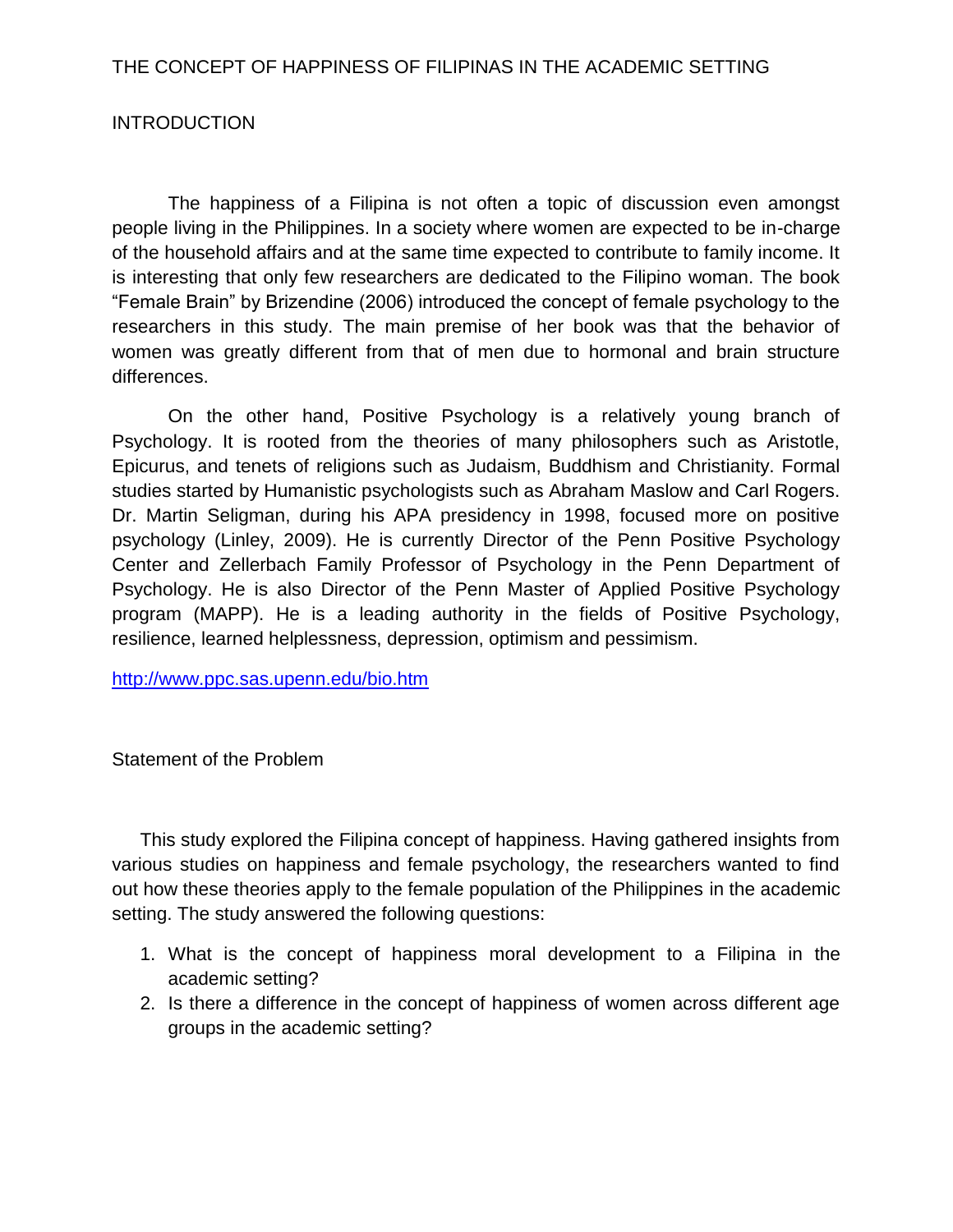#### Significance of the Study

The results of the study have led to a deeper understanding of women's happiness and motivations, and the Filipino culture. Identifying and understanding the factors that contributed to their happiness. In this context, true happiness refers to an individual's realization of what will give them lasting happiness or contentment, finding the means to its attainment, and finally achieving it. The study will answer the question on why some women lose their motivation to be happy as they experience life-changing events (i.e. graduating, becoming financially independent). The study helped in understanding how adolescent females view happiness during the important stages of their physical, emotional and moral development.

#### REVIEW OF RELATED LITERATURE

Assessed the effects of gender, race, and socioeconomic status (SES) on the general and area-specific self-esteem of 195 11th graders. The sample was 48% female and 52% male, 75% Black and 25% White. Ss completed a battery that included the Piers-Harris Children's Self-Concept Scale and the Brookover Self-Concept of Ability and School Achievement Scales. Data indicate that females, Whites, and lower-SES Ss were consistently lower in their self-esteem scores than were males, Blacks, and upper-SES Ss, respectively. White females were found to be lower in general and happiness self-esteem than all other gender by race subgroups. High-SES White Ss were lower on the happiness and behavior self-esteem measures than Black Ss and White middle-class Ss. Black males and White females were less confident in their school ability than were Black females and White males. (44 ref) (PsycINFO Database Record (c) 2012 APA, all rights reserved) General and specific self-esteem in late adolescent students: Race × gender × SES effects. Richman, Charles L.; Clark, M. L.; Brown, Kathryn P. Adolescence, Vol 20(79), 1985, 555-566.

The current paper aimed to explore the meaning and conception of happiness among selected Filipino adolescents. Ten Filipino college students whose ages range between 16 and 20 were selected through purposive sampling. The study employed qualitative-descriptive research design. Findings showed that happiness is a multifaceted construct that involved the following major themes: satisfaction of wants, absence of worries, expression of positive emotions, motivational drive, and fulfillment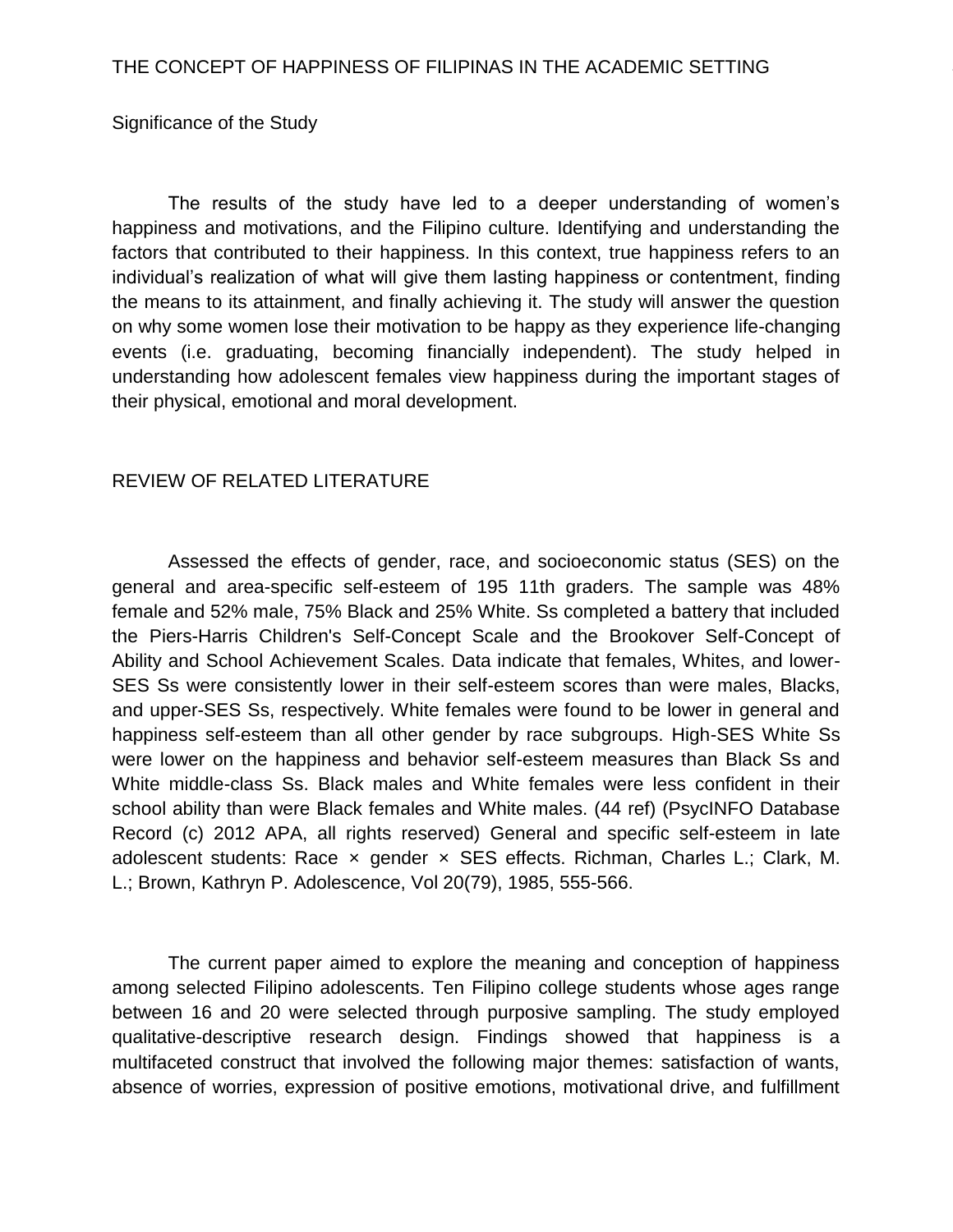of relational needs. Distinct personal characteristics and positive behavioral strategies predictive of happiness were identified as well. Enhancing positive emotions, positive traits and behavioral strategies of individuals from this developmental phase may be a good step to increase their social, psychological and occupational functioning in the form of academic, extra-curricular, co-curricular endeavours. (Jesus Alfonso D Datu, Jana Patricia M Valdez, 2012 "Exploring Filipino adolescents' conception of happiness")

Qualitative research designs were also employed to strengthen formulations on happiness (Chiu, Hsieh, Yeh, Kuo, Lee, & Yu, 2010; Lu & Gilmour, 2004). For instance, Chiu, Hsieh, Yeh, Kuo, Lee, and Yu (2010) explored conception of happiness among Chinese students through a model-building approach. They have identified specific determinants of happiness, specifically caring, environment, balancing, owning, playing, being rewarded, interaction, and self-realization. Lu and Gilmour (2004) utilized a qualitative design as part of their two-fold study in figuring out conceptions of happiness between individuals from Asian and Western contexts. Findings of their study validated the underpinning that conception of happiness among Asian people is sociallyconstrued as opposed to individually-construed well-being of Euro-American individuals.

The first aim of the study is to look at how Filipino adolescents define happiness as meaning and concepts about a specific phenomenon is highly shaped by one's culture (Bruner, 1990). In other words, we take the stance that conception of happiness among Asians significantly differs from that of Westerners. The second objective is to explicitly examine personal characteristics that describe a happy Filipino adolescent. Given that individuals under this stage are prone to experience wide array of life challenges as a result of their quest to establish a stable sense of identity, it is quite interesting to look at specific features that typifies positive and joyous state sensitive to their developmental phase. The need to specify individual characteristics can be demarcated as well on the fact that individuals in the Asian cultures have lower regards on self-esteem and self-consistency in predicting psychological outcomes as opposed to higher levels of such variables from people in individualistic societies (Markus & Kitayama, 1998). The third objective is to identify particular behavioral strategies that are predictive of happiness among the intended participants since intentional behaviors account for a significant portion of how happiness can be realized among individuals (Tkach & Lyubomirsky, 2006). The ultimate goal of the study is to better understand conception of happiness among selected Filipino adolescents.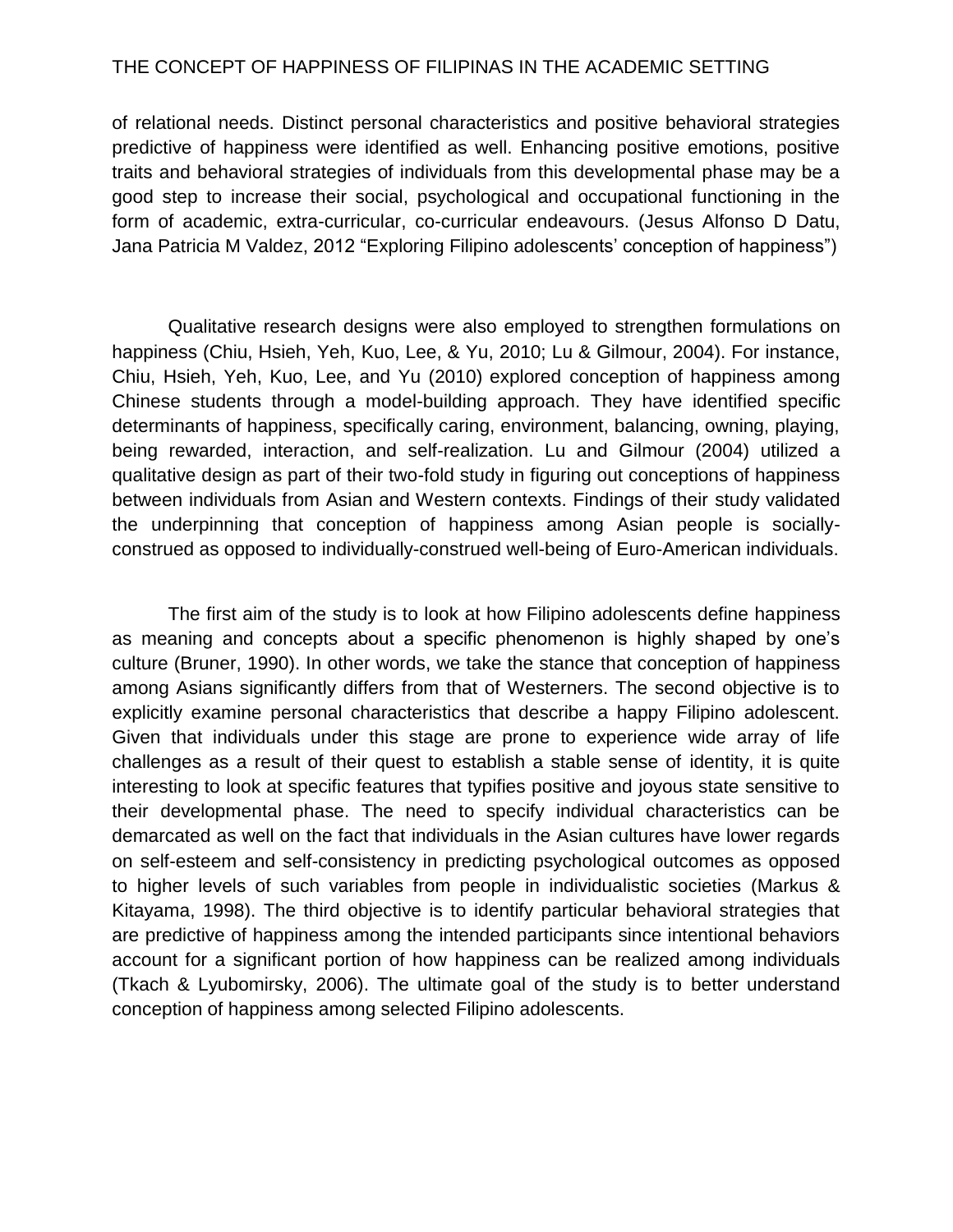The paper examines subjective well-being among selected Filipino adolescents in the context of Horney's Psychoanalytic Social Theory. Ten college students who were part of the larger population of individuals whose age ranges from 16 to 20 from a private collegiate institution in Metro Manila were selected and scheduled for an indepth interview to express their immediate and past experiences in relation to happiness. The study employed interpretative phenomenological analysis which involved pertinent experiences of the participants in their joyous and positive states. After the transcription of participants' responses, the researchers utilized macro thematic analysis and it was revealed academic achievements, happiness in God, satisfaction of psychosocial needs, material things satisfaction and feeling of isolation were the themes that are relevant to happiness. Upon further analysis, it was found out that satisfaction of neurotic needs for affection and approval, powerful partner, narrow limits to life, personal achievement and self-sufficiency and independence would lead to the realization of happiness. Implications of the findings to the intended populace and practicing psychologists were also discussed. (Datu & Mateo 2012. Investigating happiness through a psychoanalytic social lens: Perspectives from filipino adolescents)

In pursuit of acquiring a newer paradigm in describing the dynamics of happiness, Psychoanalytic Social theory pioneered by Dr. Karen Horney was utilized in the current paper. This appeared to be noteworthy theoretical framework to be leaned upon as participants' past experiences were taken into account as main sources of data, along with their immediate experiences. Since adolescence is a transition period from childhood to adulthood, childhood experiences are responsible for the development of the physical, psychological, social, emotional, intellectual and spiritual aspects of one's personality (Feist & Feist, 2007). For instance, if parents do not satisfy the child's needs for safety and satisfaction, the child develops feeling of basic hostility toward parents. Repressed hostility toward the parents, on the other hand, will then lead to profound feelings of insecurity and a vague sense of appreciation, a condition called basic anxiety which Horney (1950) defined as a feeling of being isolated and helpless in a world conceived as potentially hostile. Subsequently, Horney identified ten categories of neurotic needs that are considered defensive modes to combat basic anxiety. These include the neurotic needs for affection and approval, powerful partner, narrow limits to life, power, exploitation, recognition and unassailability, personal admiration, personal achievement, self-sufficiency and independence, and perfection and prestige (Feist & Feist, 2007).

Findings of the study have delineated that selected Filipino adolescents' concept of happiness can be perceived as the satisfaction of the neurotic needs for affection and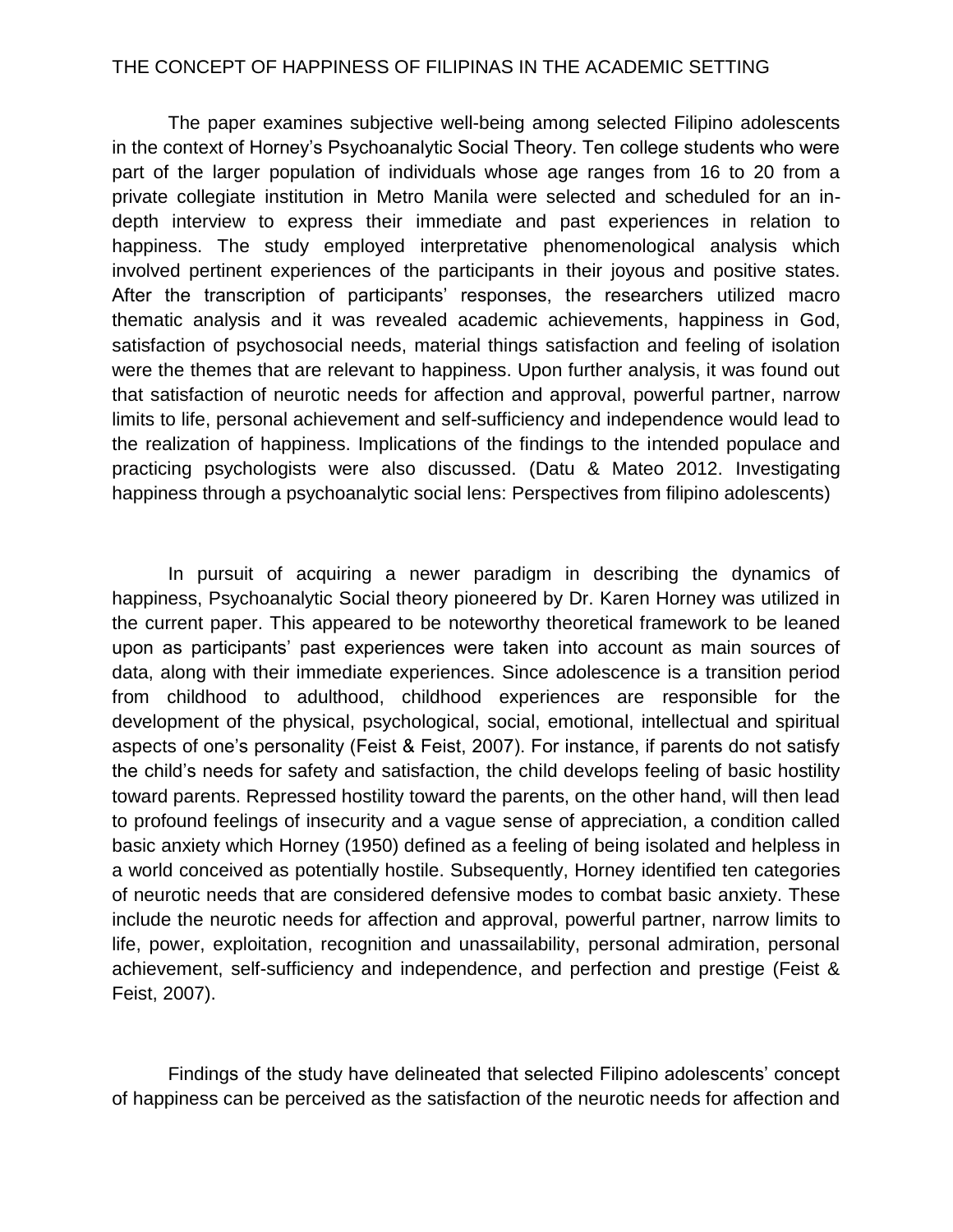approval, powerful partner, ambition and personal achievement, self-sufficiency and independence, and narrow limits to life. By employing a qualitative-phenomenological research design, the researchers portrayed a much clearer imagery of one's happiness, specifically through synthesizing the conglomeration of experiential strand gathered from participants. It has been found out as well how important past experiences are in describing the co-researchers' realization of happiness, in contrary with the existentialist perspective as it customary explains happiness using immediate experiences. Coresearchers' past experiences that dwell with their parental relational patterns may possibly affect attainment of subjective well-being as it can inflict basic hostility if the needs for care and support will be jeopardized at the earlier stages of life. Attainment of happiness is a process which involves combating basic anxiety, that is, the feeling of helplessness and isolation in a world conceived as potentially hostile. On that note, happiness can be seen as a process of positively adjusting to the hazards of basic anxiety. This proved to be a very interesting innovation on the part of the growing fund of knowledge in the field of Psychology particularly on the continuous proliferation of researches which encompass the issue of subjective well-being as most of them have not utilized neo-Freudian paradigms like Horney's theory. Hence, future researchers are recommended to employ the same paradigm in discussing how individuals attain happiness. The findings will help psychologists and mental health practitioners to understand holistically precursors of the adolescent's attainment of a positive and joyous state with respect to unresolved issues on the past that affect their psychological functioning and not just the present factors that would pronounce such. Likewise, this will also be purposeful in the practice of counseling as it will allow the guidance counselors to assist adolescents in making important choices in their lives to become happier, subsequently letting them realize the worth of life satisfaction in light of their neurotic needs. In that sense, the notion that adolescence is "the period of storm and stress" can be gradually altered and further promising opportunities can be optimize to hone their skills and abilities in pursuit of happiness. (Datu & Mateo 2012. Investigating happiness through a psychoanalytic social lens: Perspectives from filipino adolescents).

We explored cultural and historical variation in concepts of happiness. First, we analyzed the definitions of happiness in dictionaries from 30 nations to understand cultural similarities and differences in happiness concepts. Second, we analyzed the definition of happiness in Webster's dictionaries from 1850 to present day in order to understand historical changes in American English. Third, we coded the State of the Union addresses given by U.S. presidents from 1790 to 2010. Finally, we investigated the appearance of the phrases "happy nation" vs. "happy person" in Google Ngram Viewer from 1800 to 2008. Across cultures and time, happiness was most frequently defined as good luck and favorable external conditions. However, in American English,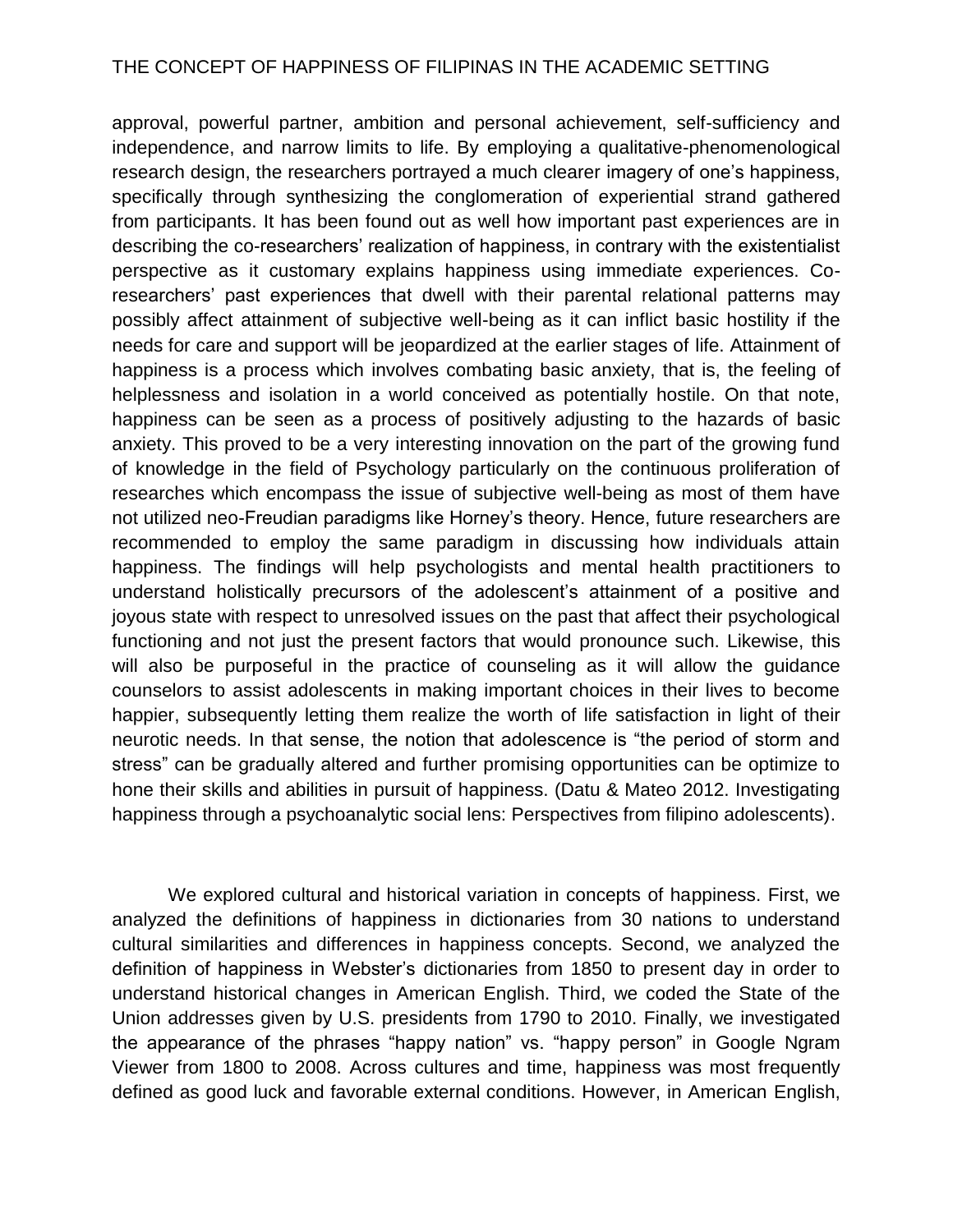this definition was replaced by definitions focused on favorable internal feeling states. Our findings highlight the value of a historical perspective in the study of psychological concepts. (Oishi, Graham, Kesebir, Galinha. Concepts of Happiness Across Time and Cultures. In Press *Personality and Social Psychology Bulletin*)

When and how did the view of happiness turn from non-agentic to agentic, external to internal? According to McMahon (2006), it was a gradual process, but it accelerated in the Enlightenment era. McMahon summarized the antagonistic sentiment toward pursuit of happiness in earlier eras. For instance, St. Augustine's City of God (believed to be written in the early 5th century) stated that "the earthly quest for happiness is doomed" (McMahon, 2006, p.102) and that true happiness is "unattainable in our present life" (p. 104). In the 13th century, however, St. Thomas Aquinas clarified the role of human effort in the process of eudemonia, which he conceived as becoming closer to God. Aquinas claimed that partial happiness can be achieved in this life via "the 'theological virtues' of charity, hope, and faith" (p. 131). This signaled an important departure from ancient Greece in that Aristotle and Plato viewed happiness as something that can be achieved only by a small number of extremely fortunate and talented individuals, whereas Aquinas viewed partial happiness as obtainable by everyone via a divine gift. In the 16th century, Martin Luther went one step further, claiming that it was not a sin to be happy, and that "Christians should be merry…To live life as a justified man was apparently to experience the world as a 'pleasure garden for the soul'" (McMahon, 2006, p. 172).

#### **METHODOLOGY**

#### **Participants**

The participants were twelve (12) females from St. Nicolas College of Business and Technology, all single from ages 16 to 25 years old.

#### Sampling

Random Sampling was used to choose the participants in the study.

Interview and Essay Content Analysis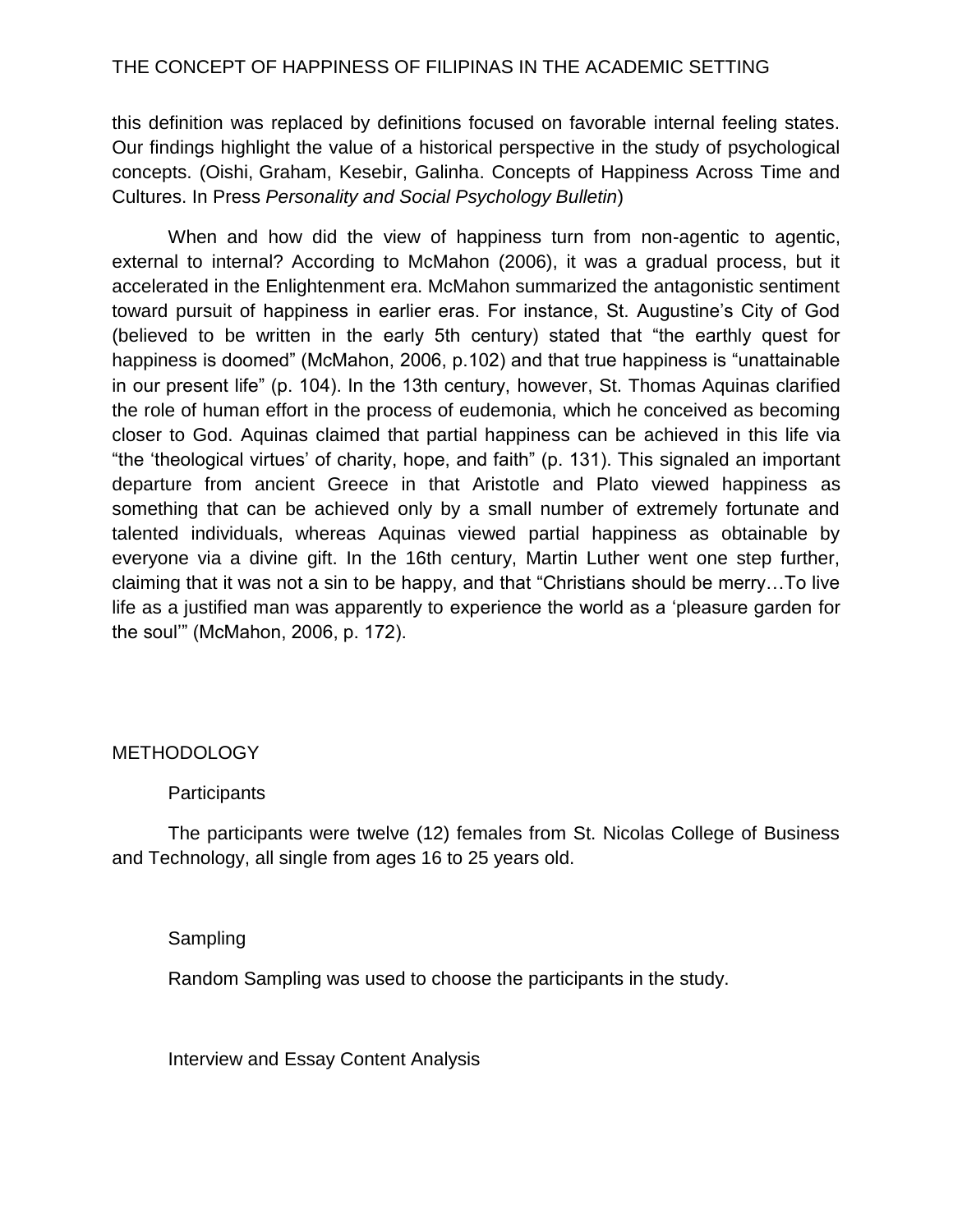The participants were asked to either participate in an interview or submit an essay that answered four questions. The data collected from each age group was analyzed qualitatively by deriving common and salient themes and indicating the frequency of each theme per age group.

RESULTS

Common and Salient Themes

A. Material objects and rewards

Statements of happiness that come from praise from other people, rewards (in cash or kind), and other material things not necessary for survival fall under this theme.

B. Interactions with people

All statements of happiness attributed to interactions with other people fall under this theme. It is further divided into two subthemes: Making other people happy and being happy because of other people.

C. Faith and Religion

Most of the participants stated that the most important source of their happiness is God. Statements that express faith in God and loyalty to religion fall under this theme.

D. Contentment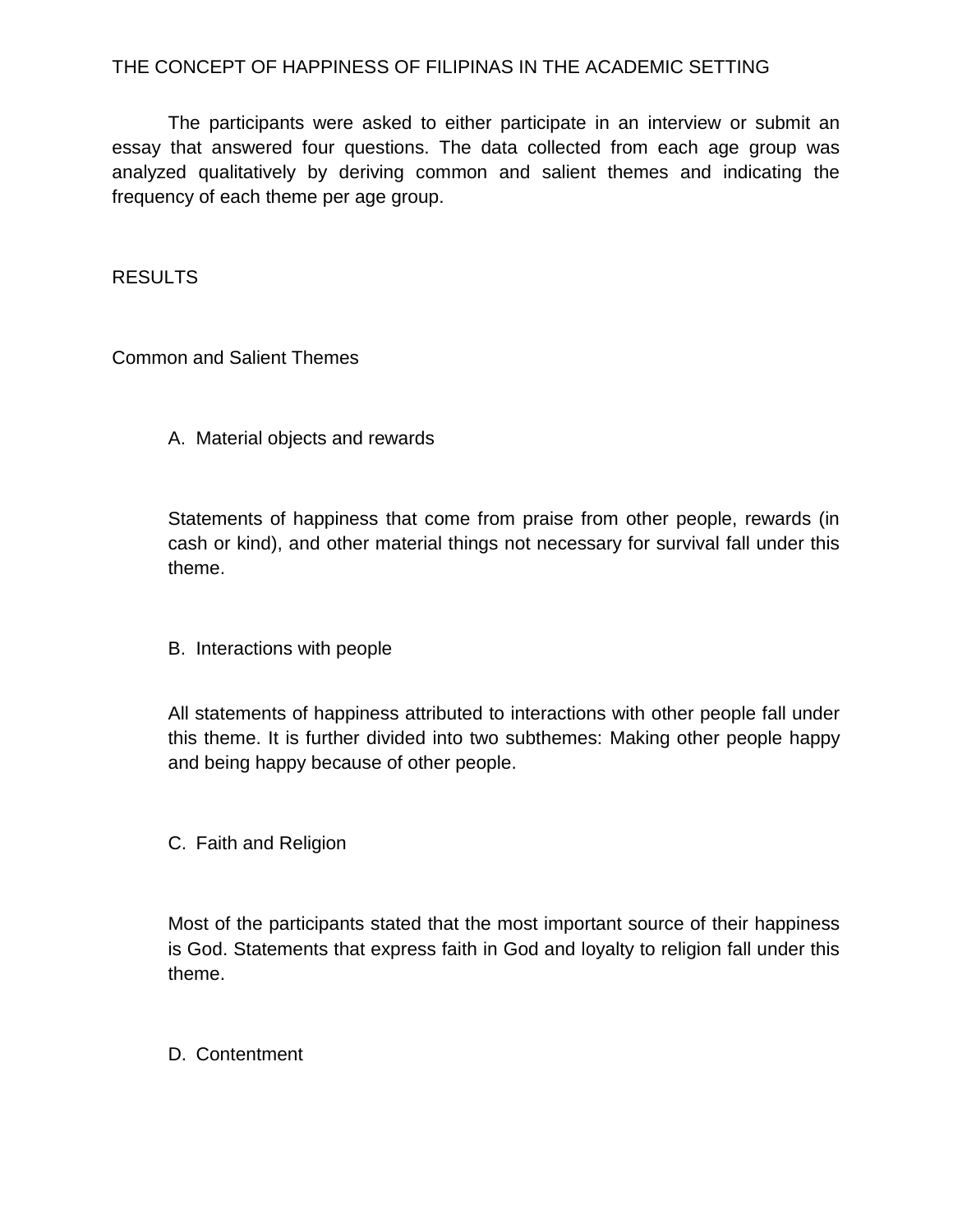Contentment is comprised mainly of statements that express acceptance and appreciation of what a person already possess. It also means wanting nothing more.

#### E. Pride and self-esteem

Statements of pride and self-esteem are mainly about happiness brought by performing well and feeling proud of ones' self.

#### F. Desires

Desire, in this context, refers to statements about sources of happiness that fulfill the person's wants which are not material.

#### **DISCUSSION**

Both the early teens and late teens study at academic institutions. The emerging adult group is comprised of employed women. This supports the theory that important life events, in this case, joining the workforce can affect the Filipina concept of happiness. Joining encourages independences from the guardians, financially and emotionally. Independence contributes to an individual's perception of maturity, selfappreciation and confidence. These developments in the individual's character can be accompanied by increased intrinsic attribution.

Aside from independence, a more recognized and even anticipated consequence of becoming an emerging adult is responsibility. In a collectivistic country like the Philippines, the off-springs who have graduated from college are expected to contribute to if not shoulder the family's finances. These factors may affect the increase of intrinsic attribution among adults.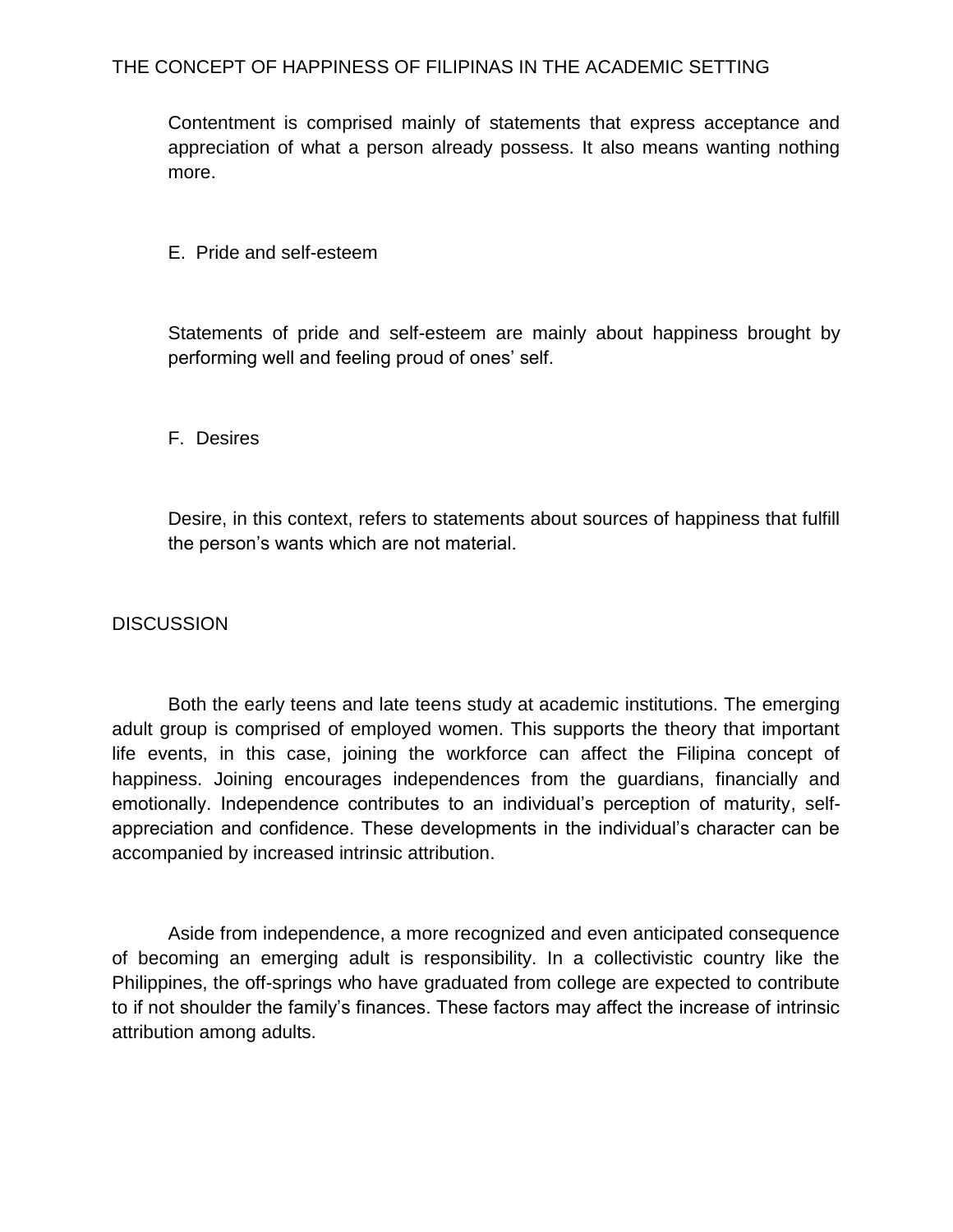The themes *Material Objects and Rewards, Interactions with People* (though there are differing opinions on whether human interaction is intrinsic or extrinsic, this study worked on the assumption that is more extrinsic) and *Faith and Religion* are extrinsic factors while the themes *Contentment, Pride and Self-Esteem and Desires* are intrinsic factors.

In this study it can be inferred from the data gathered that the happiness of early teen respondents greatly depend on the presence of supportive relationships. The study also determined their perceptions of their relationship with God. Most of the respondents who frequently mentioned family, friends, and God stated that these relationships are important because these are the sources of strength, support and guidance. They also mentioned the importance of benefiting from the relationship more often than making others happy. Similar to Gilligan's theory of moral development, these results suggest that individual survival is very important to these respondents.

On the other hand, early teen respondents rarely mentioned their personal dreams or life goals and pride and self-esteem were not mentioned at all.

Based on the content analysis, the emerging adult respondents showed highest intrinsic attribution (lowest frequency in material objects/rewards and faith/religion themes while cited to have a high attribution to contentment, pride/self-esteem, and desire themes). Relative to other age groups the emerging adult respondents were also more concerned with making other people happy. These results are consistent with Gilligan's conventional stage which states that females eventually prefer self-sacrifice than individual survival.

#### RECOMMENDATIONS

For future studies, the researchers suggest the following:

- 1. Increase the sample size, especially for the content analysis. This will improve the validity of the results and make generalizations possible.
- 2. Get samples from different areas in the Philippines.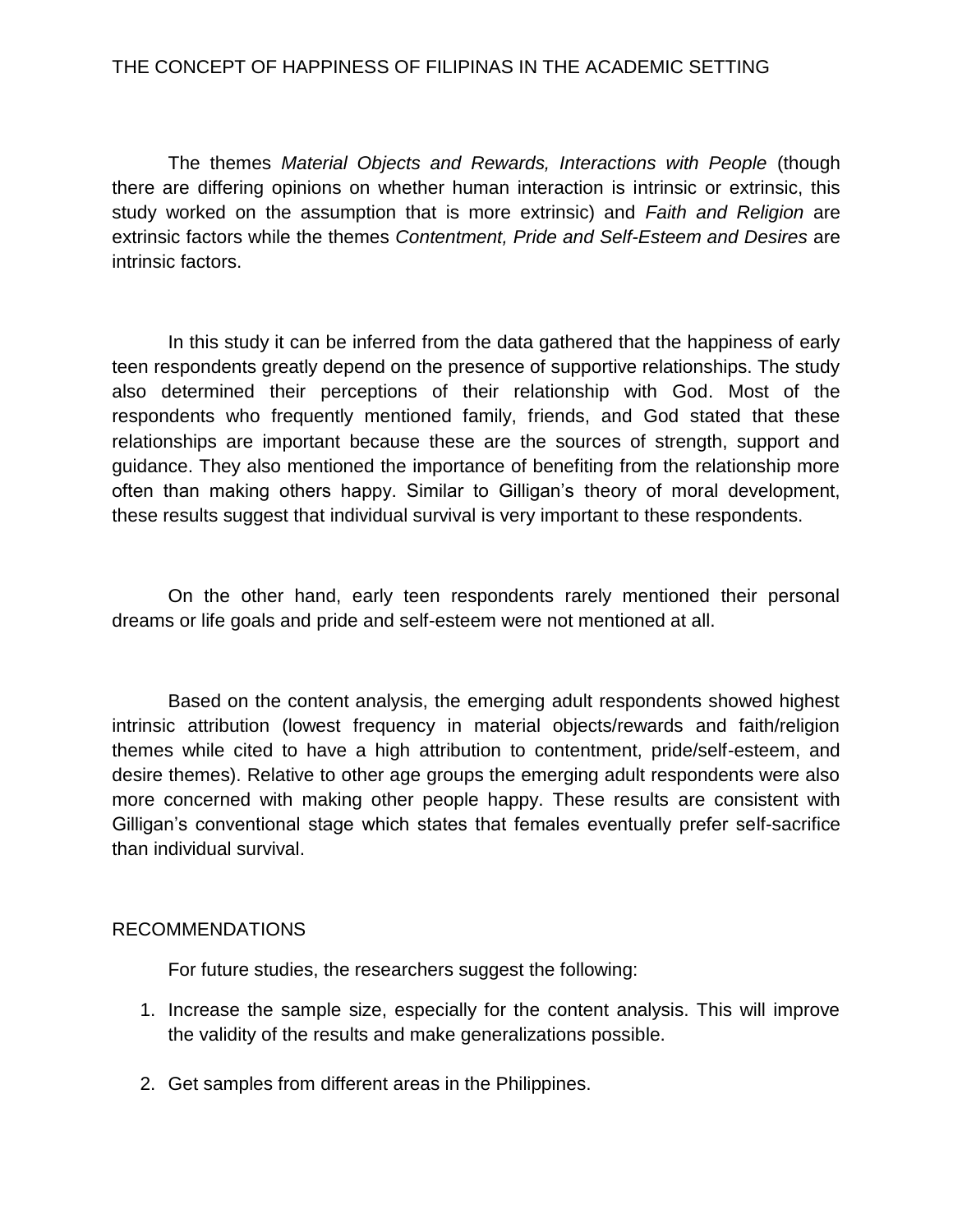- 3. Compare the concept of happiness of single and married women. Another variation would be the comparison of the concept of happiness of women with and without children. The presence or absence of strong attachment to the spouse or the child might influence a woman's concept of happiness.
- 4. Another Qualitative study that aims to define happiness from the Filipino perspective can be a huge contribution to Filipino Psychology.

## REFERENCES

Barkman, A. (2009). Negative Happiness. Kritke, 3 72-77.

Chekola, M. (1974). The concept of happiness. University of Michigan: USA

Deci, E., & Ryan, R. (1985). Intrinsic motivation and self-determination in human behavior.

Denmark, F.L., & Paludi, M. (Eds.). (2008). Psychology of women: Handbook of issues and theories (2<sup>nd</sup> edition). Connecticut: Praeger Publishers.

Diener, E. & Biswas-Diener, R. (2001) Will money Increase4 Subjective Well-being? Social Indicators Research, 57, 119-169.

Diener, E., Oishi, S., & Lucas, R.E. (2003) Personality, Culture, and Subjective Wellbeing: Emotional and Cognitive Evaluations of Life. Annual Review of Psychology, 54, 403-425.

Elias, M. (2002) Psychologists now know what makes people happy.

Ellison, P.A.T. & Nelson, A. (2009). The neuropsychology of women E.F. Janzen (Ed.). Ohio:Springer

Encarnacion, J & Virola R. (2009). Gross National Happiness Index: Towards Measuring Progress of Societies.

Gilligan, C. (1982). In a Different Voice. Cambridge, USA: Harvard University Press

Grouzet, F.M.E., Kasser, T., Ahuvia, A., Dols, J.M.F., Kim, Y., Lau.,… Sheldon, K.M. (2005). The Structure of Goal Contents Across 15 Cultures. Journal of Personality and Social Psychology. Vol.89, No. 5., 800-816. Doi: 10.1037/0022-3514.89.5.800